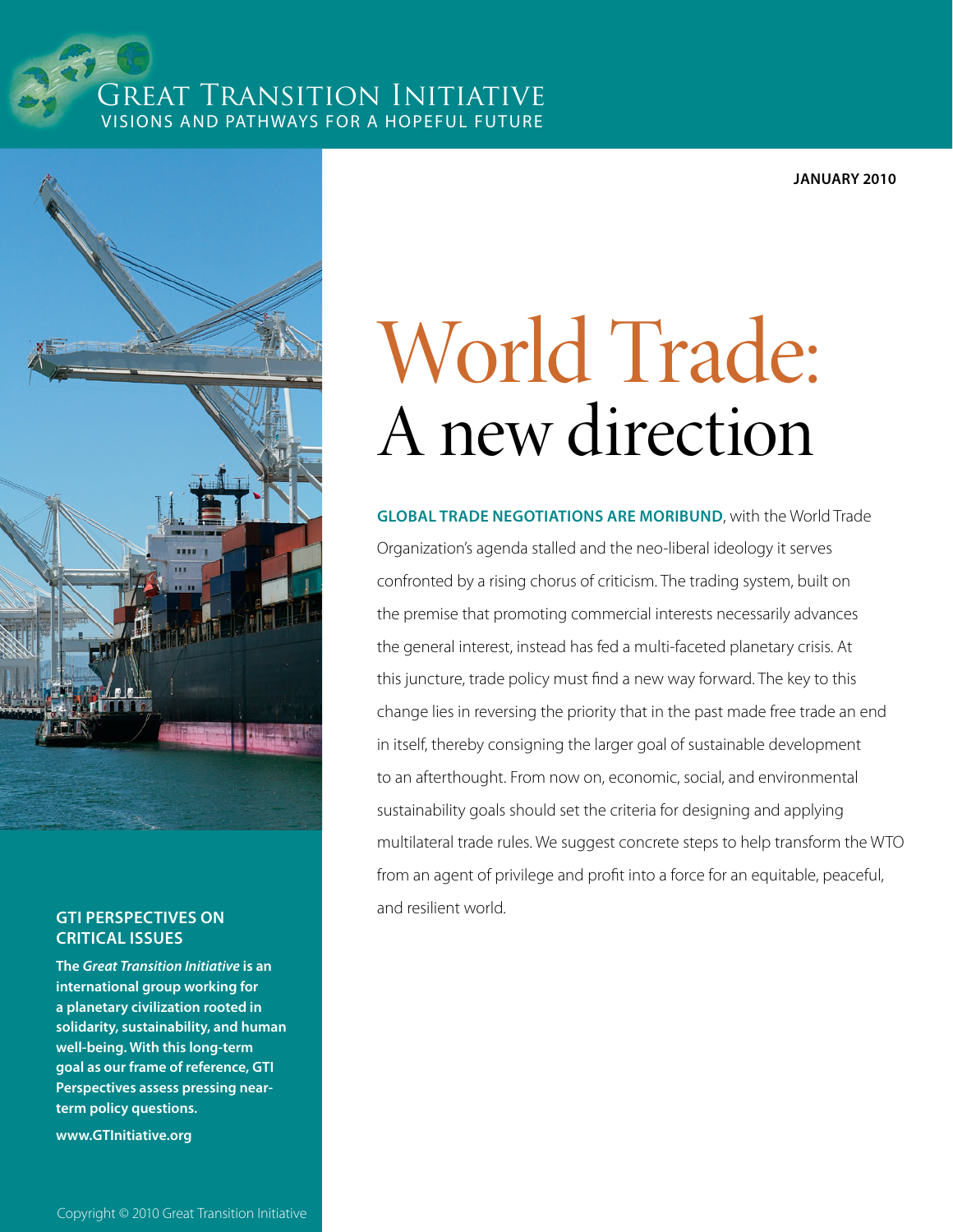#### **Whatever happened to the WTO?**

Comprising hundreds of bilateral, regional, and global agreements, the world trade regime is of a complexity with few equals in international public policy. The system is crowned by the World Trade Organization (WTO), an organization well-known for its dogged commitment to trade liberalization. In principle, nothing prevents the WTO from promoting a kind of trade compatible with human rights, environmental responsibility, and equitable development; indeed, its preamble puts sustainable development at the core of its mission. We urgently need a revised rules-based trade framework committed to this wider social and environmental agenda.

Lionized by free trade ideologues and demonized by anti-globalization militants, the WTO has been controversial right from its inception. Its meetings have been magnets for protest, most notably the 1999 Seattle meeting that provoked massive police action and hundreds of arrests. Even at the Hong Kong ministerial meeting in 2005, protesters swam across the harbor seeking access to the conference site.

Four years later, the protests have all but disappeared. The supposedly biennial ministerial meetings saw a gap of four years after Hong Kong and the recent Ministerial meeting in Geneva in late 2009 was a low-key and fairly uninteresting event. What happened? Has the trading system lost its self-confidence? Are more pressing problems – like climate change or the economic crisis - distracting us? Has the WTO smoked the peace pipe with the protesters? Has the perception of trade shifted significantly?

To an extent, all these questions may be answered in the affirmative. The WTO's failure to break the negotiating log-jam and conclude the Doha Round<sup>1</sup>, despite announcing endless last chances, has damaged the organization's credibility. Disenchantment with the dominant economic and social development paradigm following the financial crisis of late 2008 placed the problems of the trading system in a different context. The snail-like pace of trade liberalization has sapped the vehemence of those who saw it as the key front in the struggle against globalization; indeed, the correlation of plummeting trade with skyrocketing unemployment reminds us of the possible benefits of trade.

Having promised much and disappointed often, the WTO has studiously sought to downgrade expectations for the near-term future. Until the Doha Round is either concluded or put out of its misery, forthcoming WTO meetings will seek to focus on how trade can aid the economic recovery, cement a collective resolve to resist protectionist tendencies now spreading, and rebuild confidence in the organization and its capacity to contribute to shaping a robust macro-economic framework.

#### **The neo-liberal paradigm in crisis**

These are worthy ambitions. Increased trade can stimulate the global economy more rapidly than other forms of intervention. Despite strong protectionist temptation among populist politicians, trade and development experts remind us that, as in the Great Depression, protectionist measures could do enormous damage to economic recovery. Also, few have benefited from the failure of the Doha Round: export op-

"In principle, nothing prevents the WTO from promoting a kind of trade compatible with human rights, environmental responsibility and equitable development."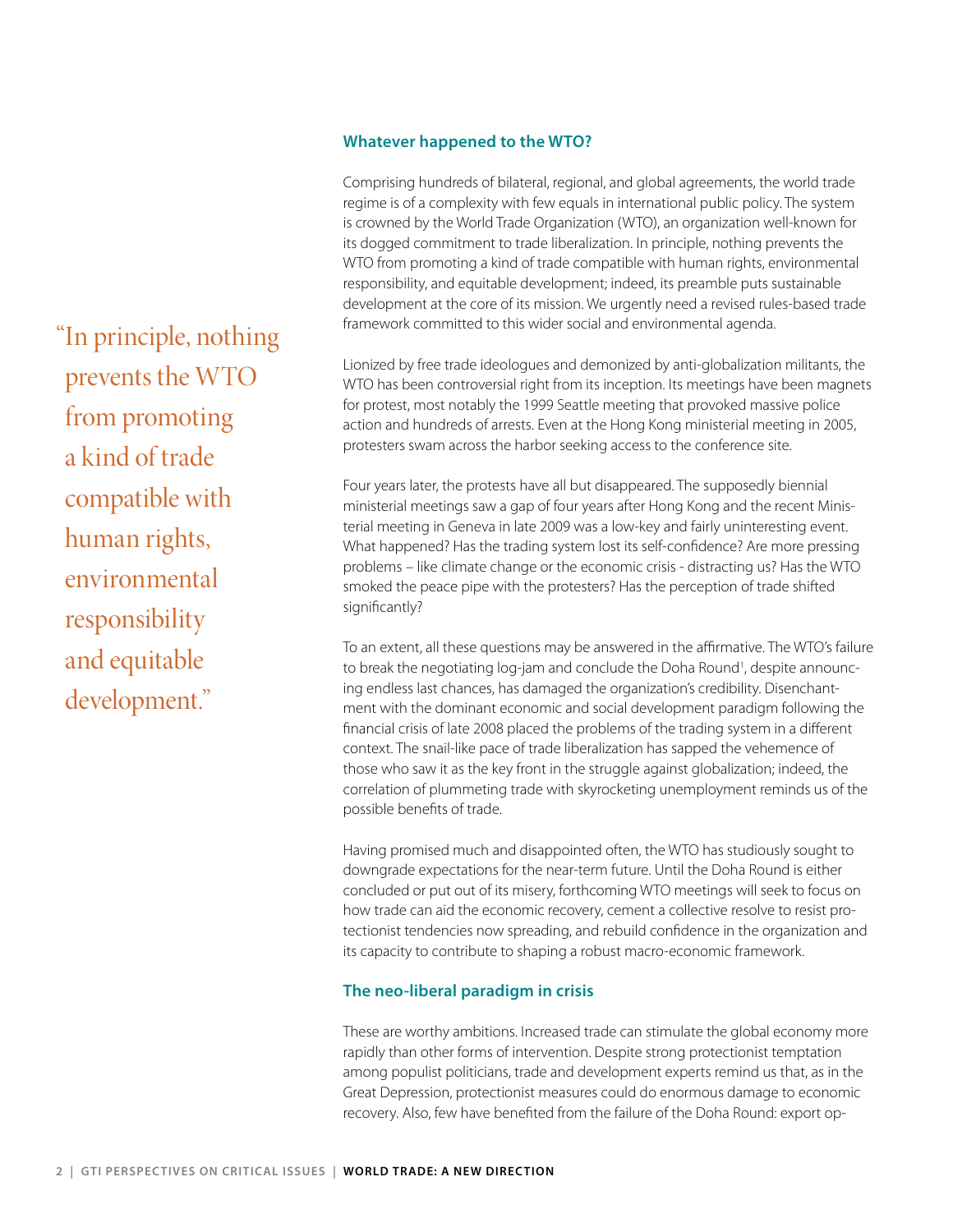portunities have not opened for developing countries, and political attention has not shifted to poverty alleviation and environmental stewardship.

A reinvigorated trading system can be a powerful engine into the future. The critical question is: where do we want to go? Despite deep reservations about the direction the system has been headed, few have articulated alternative destinations. Whether one championed or criticized the WTO, its role was understood to be expanding the global economic pie, accelerating growth, and establishing common rules. Certainly, the trading system has not questioned the dominant economic paradigm; to the contrary, it has served it faithfully.

Two recent developments have combined to put these assumptions under critical scrutiny. First, the economic paradigm undergirding the multilateral trading system – the so-called Washington Consensus with its familiar mantra of liberalization, deregulation, and privatization – has shattered. Once adopted by many countries, and forced on many more by the World Bank and the International Monetary Fund, that consensus is seen increasingly as a bust for all except the corporate elite. Even as defenders may labor to shore it up, many others judge the paradigm badly flawed, incapable of addressing the profound social and environmental threats the global community faces. Indeed, the neo-liberal philosophy dictated the very economic measures that generated and aggravated many of these problems.

With the mainstream economic worldview in tatters, to what engine do we wish to hitch the trading system? What do we want to come out of the Doha Round? Answers depend on our approach to the second major development – the rapidly unfolding global ecological crisis. A linked set of grave environmental threats compounds economic, social, and financial upheaval, a Great Disruption<sup>2</sup> that challenges us to rethink our approach to development and trade.

The twin crises of climate change and trade illustrate the complexity of the dilemma. Our leaders hope that trade will kick-start the economic recovery and that concluding the Doha Round will put it in high gear. However, this would require serious concessions to major developing country exporters, sending them into a phase of rapid economic growth. This, in turn, would increase greenhouse gas emissions (as occurred with the rapid, trade-led growth of China), undermining efforts to stabilize atmospheric carbon and increasing risk of catastrophic climate change. Trade liberalization may offer a mechanism for economic recovery, but will exacerbate other problems unless its rules are designed with great care.

At its core, the stalemate at WTO is rooted in narrow perceptions of national interest. The noble aim of the Doha Round was a more inclusive form of globalization and wider development. However, the negotiations revealed that many trade powers are unprepared to make the deep changes this would require. With several developing countries emerging as significant trade players, an agreement that does not deliver on development is inconceivable. Yet, the rich countries and blocs show no signs of reducing their ambitions for the sake of a consensus solution that serves the greater good.

"A reinvigorated trading system can be a powerful engine into the future. The critical question is: where do we want to go?"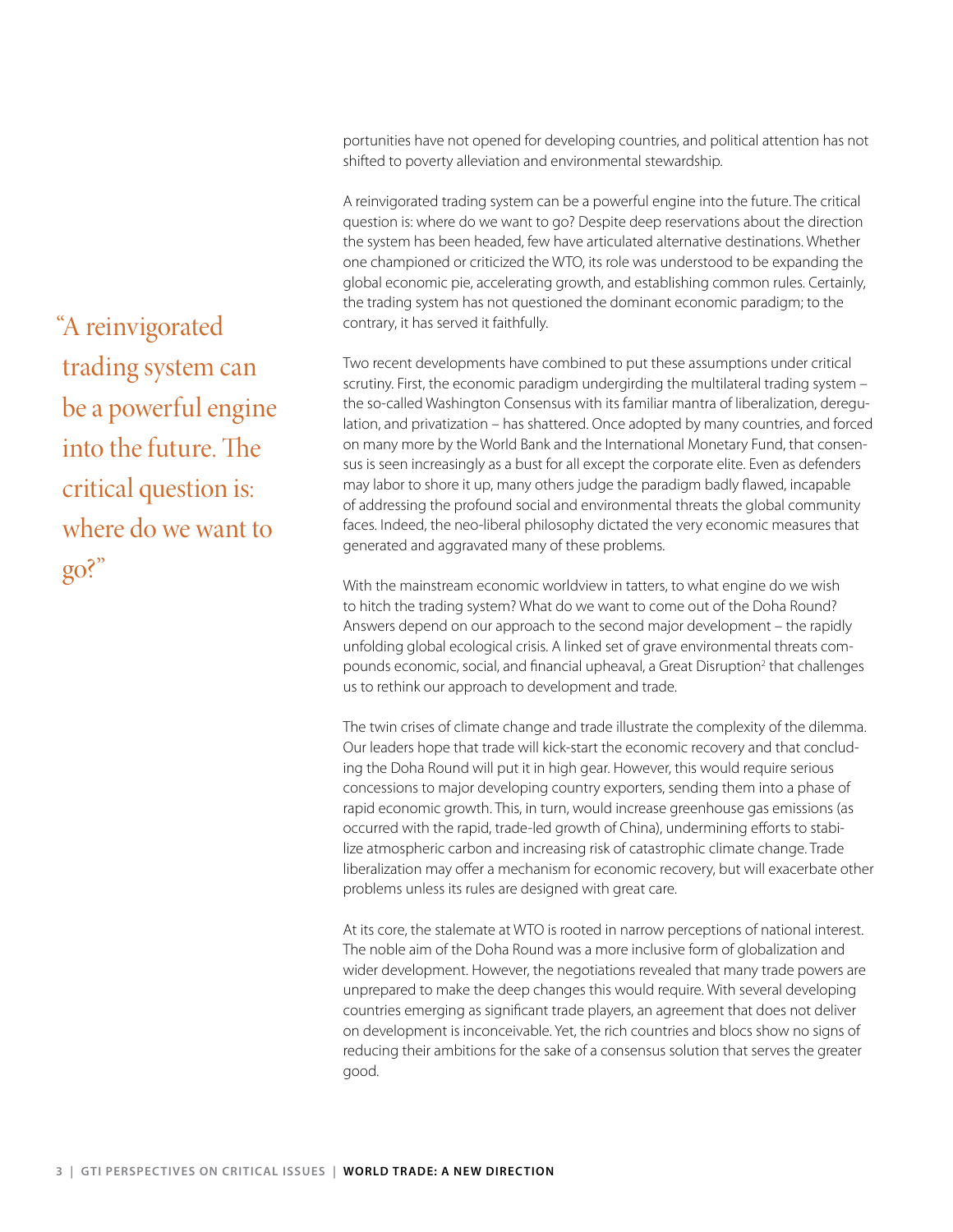#### **Re-envisioning the trading system**

Seen through a global and long-term lens, the central goals for a revised trading system come into focus: supporting a transition to an economy that operates efficiently while reducing the gap between rich and poor, generates adequate employment, strengthens social equity and justice, and repairs the damage to the biosphere. Within such a framework, trade liberalization becomes a tool rather than an objective -- a means to an end, not an end in itself. A wide consensus on the proper end is needed to implement the trade rules that can get us there.

While images of desirable futures may vary, the plausible range of acceptable options is narrowing. Without a rapid shift toward sustainable development, life as we have known it on the planet simply may not have much of a future. We need sustainability action in three distinct dimensions: economic, social, and environmental. Failing to redirect the economy means sinking deeper into recession with the massive job loss and social displacement that would bring. Failing to act on the environment risks catastrophic ecosystem degradation and irreversible climate change. Failing to act on social issues invites civil conflict, large-scale movement of desperate immigrants, and the unrelenting destitution of the global underclass. Yet if we proceed on old foundations with the archaic blueprints of the past, we will fail.

What sort of trading system, then, can help guide development toward sustainability? The answer is, of course, a system very different from the present one. Nonetheless, WTO's basic principles remain valid: non-discrimination, transparency, and the peaceful settlement of disputes. We still need a rules-based system that applies predictable, equitable norms to world trade. Expanding access to rich country markets for developing countries remains an imperative for promoting equity and poverty reduction. What must change are the priorities.

Trade policy, influenced heavily by vested actors, now emphasizes narrow commercial considerations, thus advancing a highly constricted concept of the national interest. Although the concerns of national exporters and producers may raise legitimate issues, they have become essentially the exclusive focus of a trade policy that largely ignores other priorities. Worse still, issues of common global concern receive virtually no attention, although short-term national commercial interest is often not in the global interest or, ironically, even in the long-run national interest.

Exemplifying such contradictions, rich countries are understandably concerned about illegal immigration, yet give little consideration to the ways trade policy can stimulate the kind of economic development that offers would-be immigrants alternatives in their home country. Rather, they place heavy pressure on developing countries to lift obstacles to intellectual property rights, privatization of national assets, and repatriation of profits, all leading to investments of little benefit to the recipient country. The single-minded defense of investor interests shrinks policy space in the country hosting the investment, trumping efforts to address social and environmental challenges. Trade agreements designed to dissolve any obstacle to profit are often counter to the interests of both nations and the planet.

It is time to revise our fundamental approach to the trading system. We need to man-

"... trade liberalization becomes a tool rather than an objective; a means to an end, not an end in itself"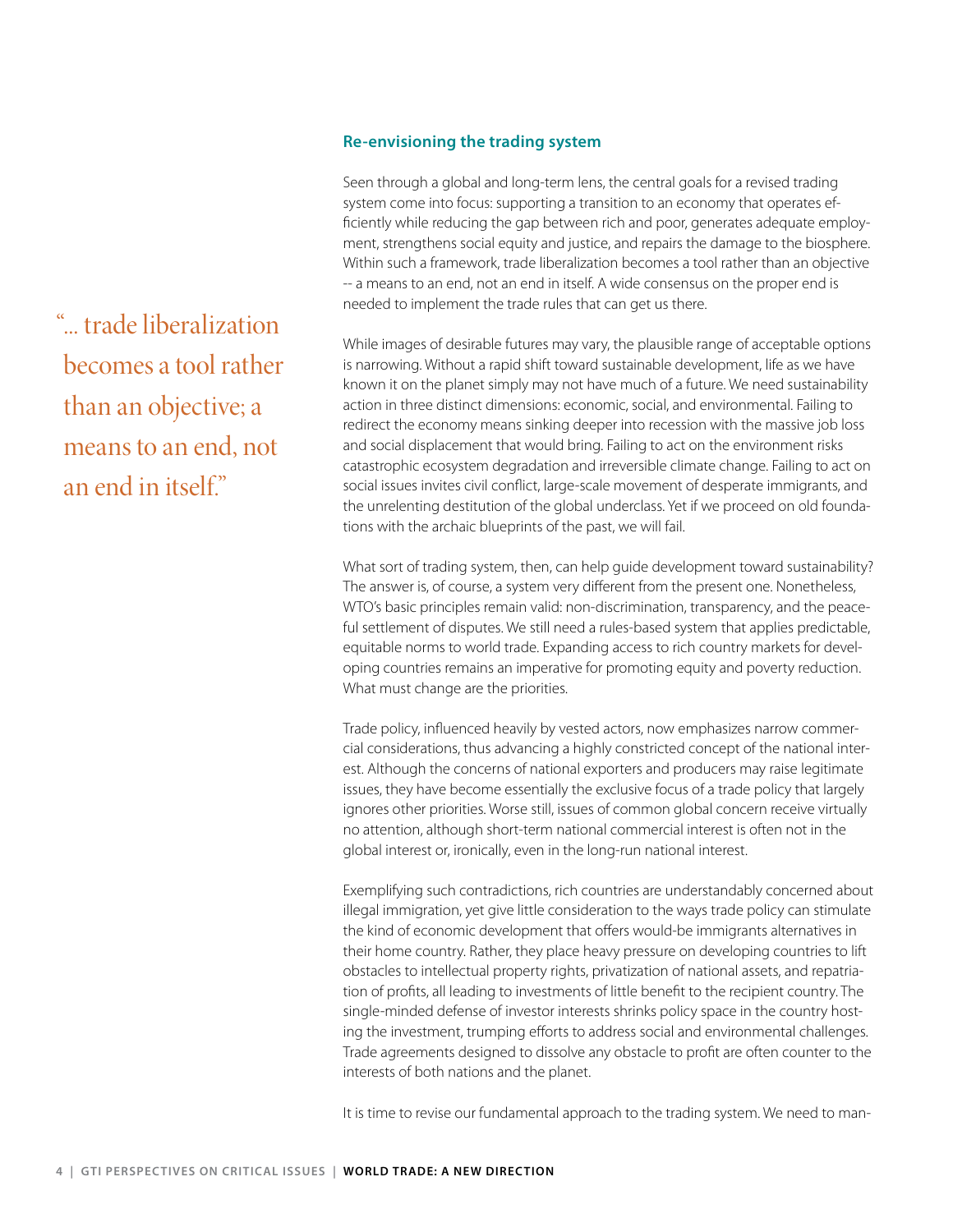age trade openness in a manner that promotes equity between rich and poor countries, social inclusion and poverty reduction, good governance and the rule of law, and environmental sustainability. This implies no less than a reversal of the present priorities, from considering sustainable development subsidiary to trade liberalization, to making it a core imperative and condition for designing trade arrangements. In this reframing, measures to liberalize trade would still be welcome, but only if they clearly contribute to sustainable development.

#### **An action agenda**

Of course, even under the best of scenarios, the WTO is not a panacea for the world's deepening crisis. Trade policy interacts with a widening set of issues; getting that policy right is only one part of a wider systemic challenge. Indeed, in response to external pressure, the organization has taken on topics, such as its environmental agenda, that it is poorly qualified to address and consequently bungled them. The WTO is ill-suited and unable to serve as the exclusive forum for redesigning the global economy. Social and environmental objectives are often directly at odds with trade objectives, and nations at dramatically different stages of development will weigh the trade-offs differently. The fair balancing of divergent objectives involves important trade-offs being made in the context of differing national needs and abilities, and that cannot be achieved only through the design and enforcement of rules, however complex and well-designed. Ultimately, a just system must be established through some form of democratic global governance. However, it is vital, in fact urgent that in the meantime the WTO become, as far as is possible within the present rules-based paradigm, a more positive force for global sustainability and social justice.<sup>3</sup>

**Assessment:** The WTO should rigorously assess its performance in achieving sustainable development objectives. This would entail both monitoring ongoing negotiations<sup>4</sup> and a regular overall assessment against a set of well-defined and broad sustainability criteria. Ideally, both functions would be conducted by credible third parties with expertise on the relationship of trade law to economy, environment, and development.

**Environment:** The WTO should liberalize trade in environmental goods and services, eliminate perverse subsidies that promote unsustainable practices (such as in fisheries and fossil fuel production), and amend the TRIPS Agreement<sup>5</sup> for compatibility with obligations under the Convention on Biological Diversity (CBD). Under TRIPS, only private rights to intellectual property are recognized, while the CBD calls for recognition of traditional or community-held knowledge. The Secretariats of Multilateral Environmental Agreements (such as the CBD) should have permanent observer status on relevant WTO Committees and should help the WTO illuminate such issues as market access, standards and labeling, and the impacts of trade on the environment.

**Development:** The WTO should play a leading role in technical assistance and capacity building, collaborating with others to develop trade-related infrastructure, productive capacity, and domestic institutions for a healthy investment climate (e.g., administrative, judiciary, and regulatory bodies).

**Negotiations:** The WTO should create an independent advisory body, along the lines of the Intergovernmental Panel on Climate Change. Such an "Intergovernmental Panel on Trade and Sustainable Development" would provide advice regarding the advancement of sustainable development through trade law and policy.

"It is vital, in fact urgent that...the WTO become, as far as possible within the present rules-based paradigm, a more positive force for global sustainability and social justice."